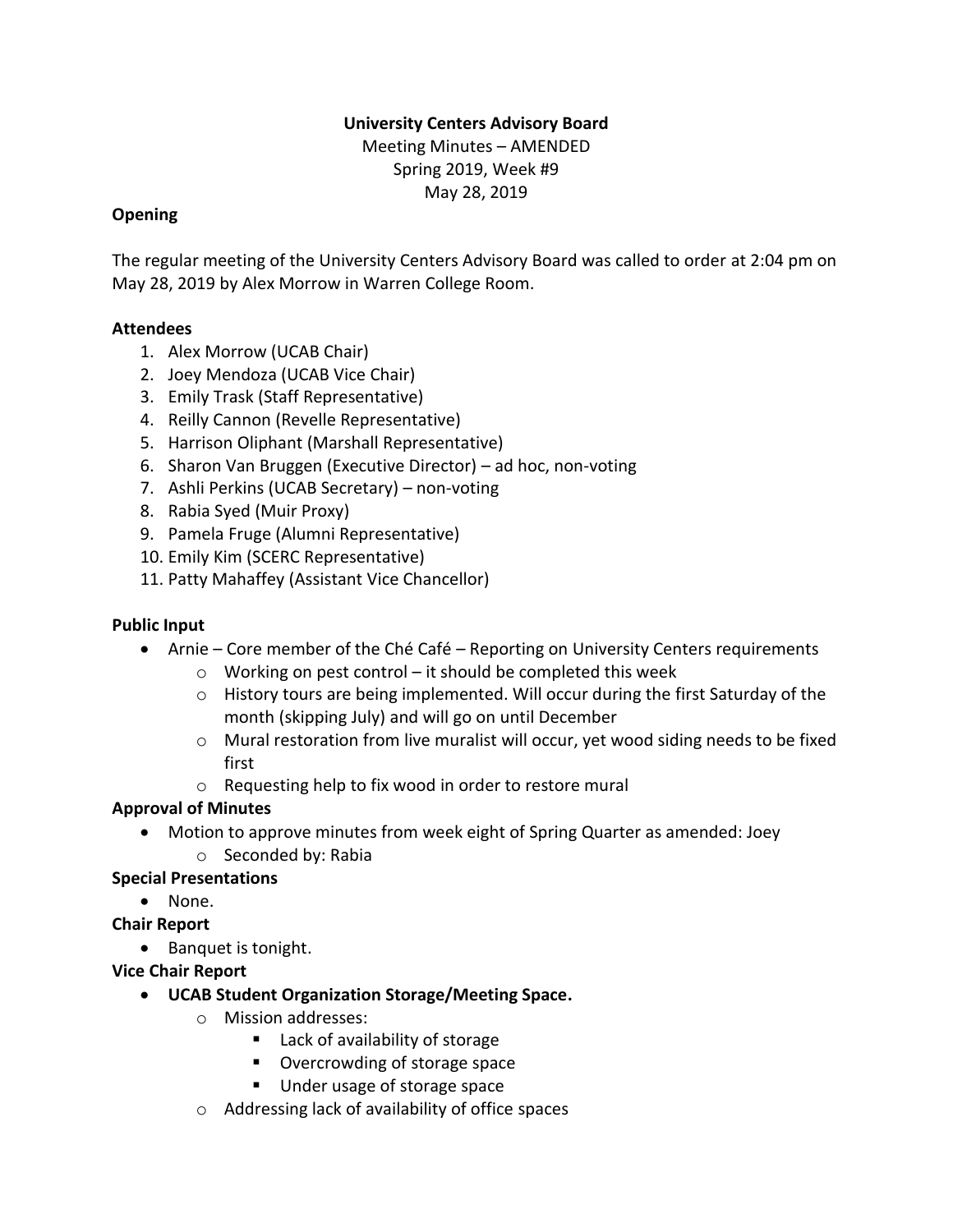- o Spaces only available to student organizations
- o Offering different types of storage space selections
	- This will reduce misuse of the rooms
	- Student organizations are allowed to elect one to three racks or a space without racks.
- o Highlights:
	- One-hundred and fifteen student organizations applied for storage
	- Eighty-three student organizations were allocated space
	- There was a seventy-two percent success rate in allocating available student organization space
	- Fifty-one percent of allocated student organizations applied for oversized storage
	- Ninety-four percent of student organizations applied for one to two racks only
	- Forty-six percent of student organizations allocated space applied for less than the maximum three space allotment
- $\circ$  We currently don't have the budget to try bigger and more expansive options.
- $\circ$  Fourteen organizations elected to not have any storage space (only meeting space).

### **Director Report**

- We have engage Next Wave in a discussion for different food options in the Price Center.
- Student affairs is currently in the strategic planning process
- Joey: Sharon recommended me to attend lunch with Vice Chancellor Alysson Satterlund of Student Affairs about transfer students, so if you have the chance, you should participate.
- Patty: If you (Joey) would like to talk to me about this topic, you're more than welcome to do so.

## **New Business**

- Tech Fee Subsidy
	- o UCSD SITAARA
	- o Spring showcase (acapella concert)
	- o June 4, 2019
	- o Happening from 7:30 pm-10:30 pm
	- o Taking place at the Price Center Theater
	- o Projected attendance is 125 people
	- o Is it educational? –No.
	- $\circ$  Is it occurring for more than three hours? Yes.
	- o Is it open and advertised to all students? –Yes.
	- o Does it engage with alumni? –Yes.
	- $\circ$  Is it open to the public? -Yes.
	- o Is it free? –Yes.
	- o Is it occurring at the Original Student Center? –Yes.
	- o Requested funding elsewhere? –Yes. (from Associated Students).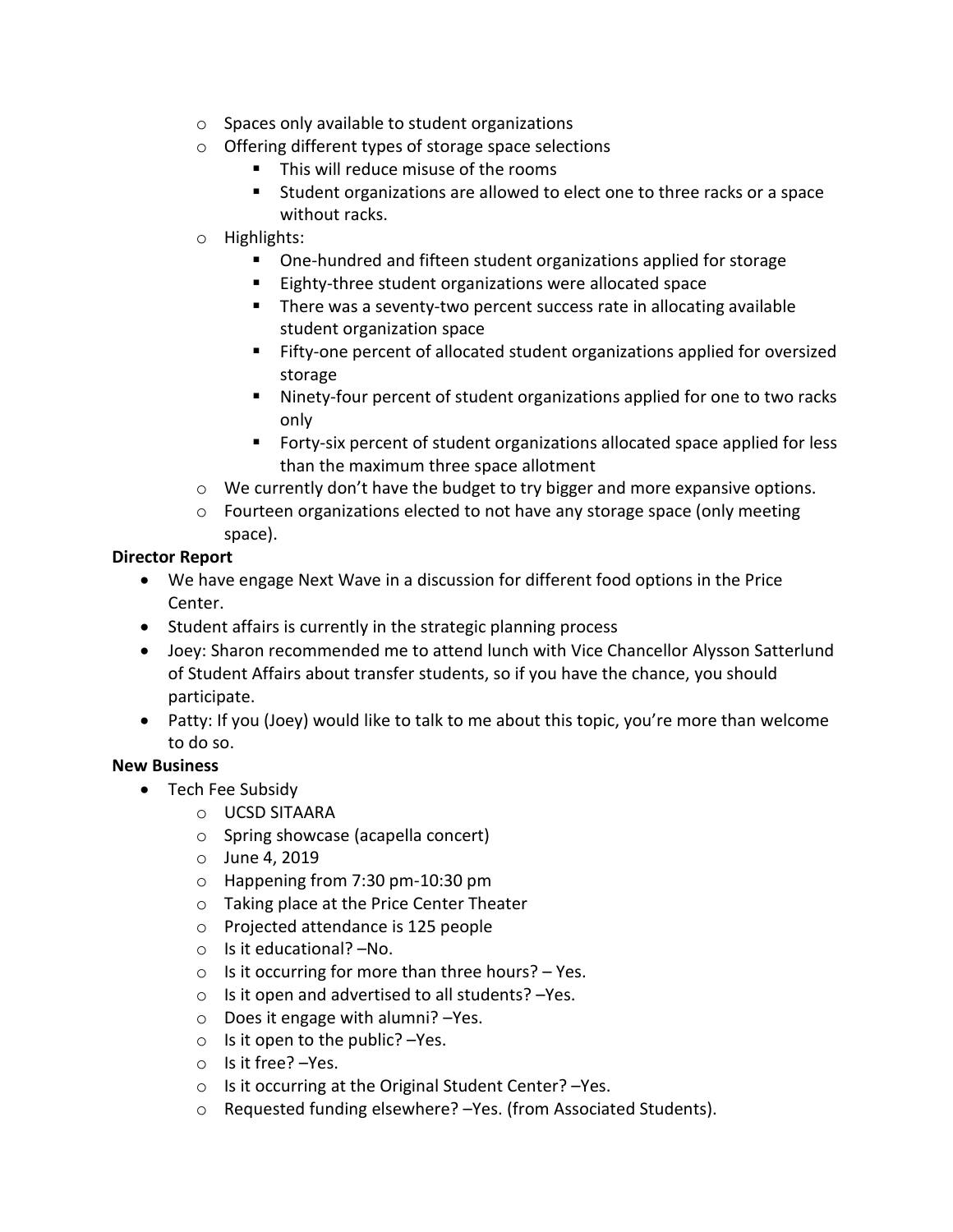- $\circ$  Is it during off hours? -Yes.
- o Is it a fundraiser? –No.
- o Total requesting: \$425
- o Awarded: \$187.50
- o Motion to approve tech fee subsidy for \$187.50: Rabia
	- Seconded by Reilly.
- University Centers Advisory Board Student Organization Allocation
	- o Three organizations per space in the Student Center
	- o Price Center West, floors two and three
	- o There are two organizations that only needed filing cabinets
	- $\circ$  Organizations that weren't allocated space are put on a waitlist for next year. If organizations don't claim a space by week five, they're relieved of their space.
- Pamela: Is it often for organizations to not to claim their space?
	- o Joey: This happened with six or seven organizations last year
- Motion to approve space allocation decision for 2019-2020: Rabia
	- o Seconded by: Harrison.
- Little Food Pantry
	- o Patty: Are they requesting space or a location?
		- Alex: They wanted to put a food pantry in the arcade. They have their own funding and donors.
	- $\circ$  Joey: I suggested putting it on the third floor of PC and those that I spoke with liked the concept of the lockers since they will increase accessibility.
	- o Patty: Has anybody talked to the Triton Food Pantry?
		- Alex: Jamie, who is leading this project and interned for them, said that they are unable to collaborate on this project.
		- Patty: Yes, they did mention that they aren't able to expand. However, my concern is with data collection and understanding its impact. Another concern is how it will be stocked.
		- Joey: They're going to be a student organization and are speaking with outside donors.
		- Patty: The San Diego Food Bank works with The Triton Food Pantry so if this organization can work with The Triton Food Pantry that would be great. Also, The Triton Food Pantry works with Cal-Fresh. So coordinating efforts would be helpful to see how students are using these resources. Helping students who are struggling in this area would be great.
		- Rabia: I think placing a list of resources with The Little Food Pantry would be helpful to tackle the issue of housing and food insecurity.
	- o Motion to table this discussion about The Little Food Pantry to next week: Joey
		- Seconded by Reilly.

#### **Member Reports**

• None.

#### **Old Business**